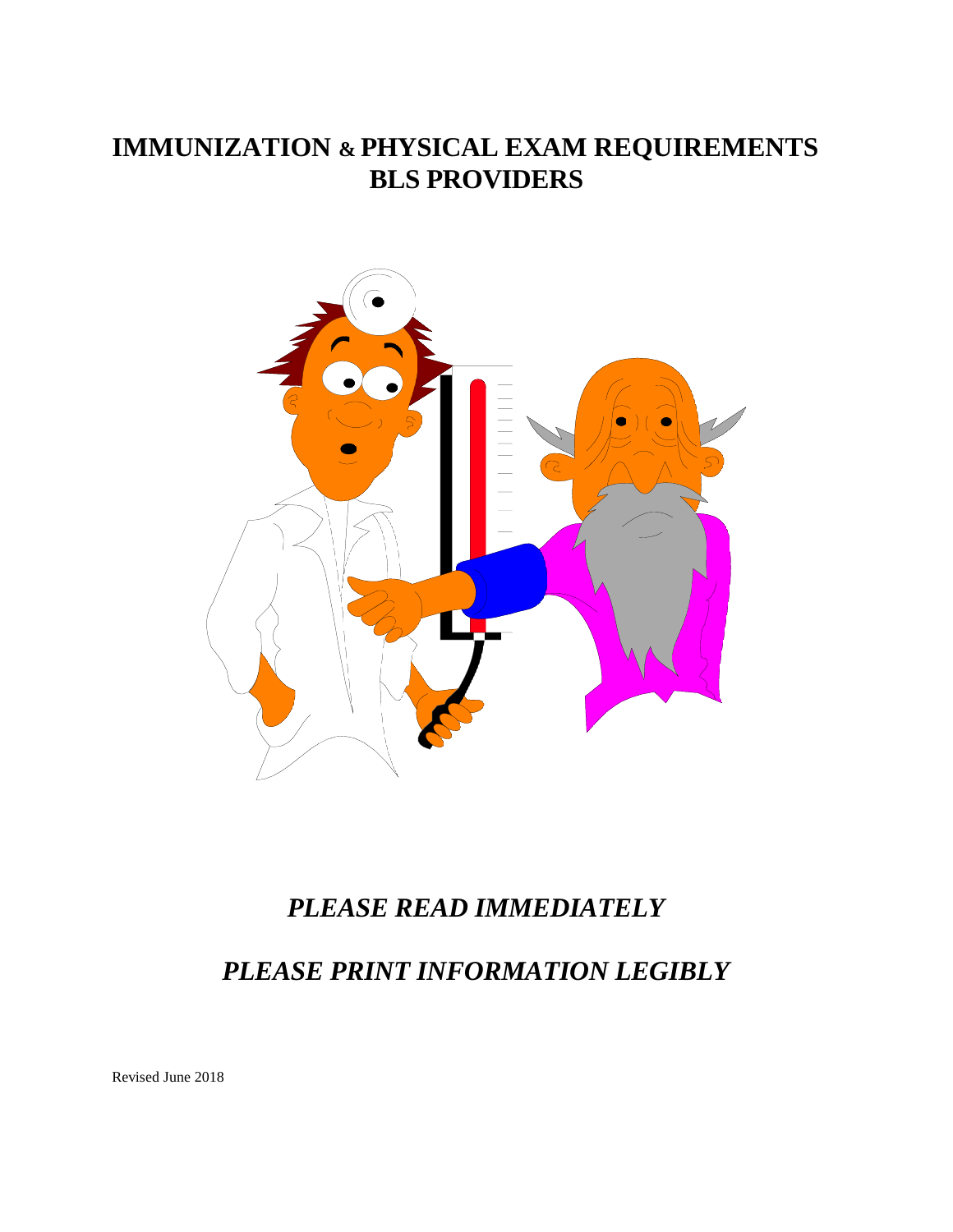According to Code 405.3 Title 10 NYCRR, students affiliating with a Health Care Facility must meet certain minimum health requirements. In addition, OSHA requires anyone exposed to blood or body fluids be given education and offer of Hepatitis B vaccine. Therefore, it is **mandatory** that the following form: IMMUNIZATION RECORD be completed and sent to the FLREMSC office (Address below). **When a special condition or restriction appears, your record may be subject to review by any REMAC doctor to determine your continuance in the class.**

*\*\*\*Make copies of the records for yourself before you send them\*\*\*.*

#### **Failure to complete these requirements will result in being denied access to clinical ride time.**

Read the information enclosed **very carefully**. It is **your responsibility** to make sure that **all areas** are completed within the time frame given!!

For records of immunization history:

- Check with personal physician
- Check with High School or college which you last attended
- Check with your "employee health" office where you work

You may have a blood test (titer) done to determine whether or not you have immunity against measles (Rubeola), Mumps, Rubella, Hepatitis B, Meningococcal Meningitis and/or Varicella. **Check with personal physician for this. These blood tests may or may not be covered by your insurance.**

In the event you need the **Measles, Mumps, Rubella, Tetanus Diphtheria, Varicella, Meningitis vaccinations and/or PPD test**, you may:

- Obtain through your personal physician
- Receive them through the Public Health Offices as directed below:
	- **Ontario County** 585-396-4343 Call for an appointment.
	- **Seneca County** 315-539-1800 **Seneca County Residents only** Call for an appointment. Clinic (by appointment only) is held once a month.
	- **Yates County** 315-536-5160 **Yates County Residents only** Call for availability. High volumes may not be able to be accommodated.
	- **Wayne County** 315-946-5749 -Call for an appointment.

#### **Be sure to mention where you volunteer and that you are taking this class when scheduling your appointment. Be sure to ask if there is a cost for each.**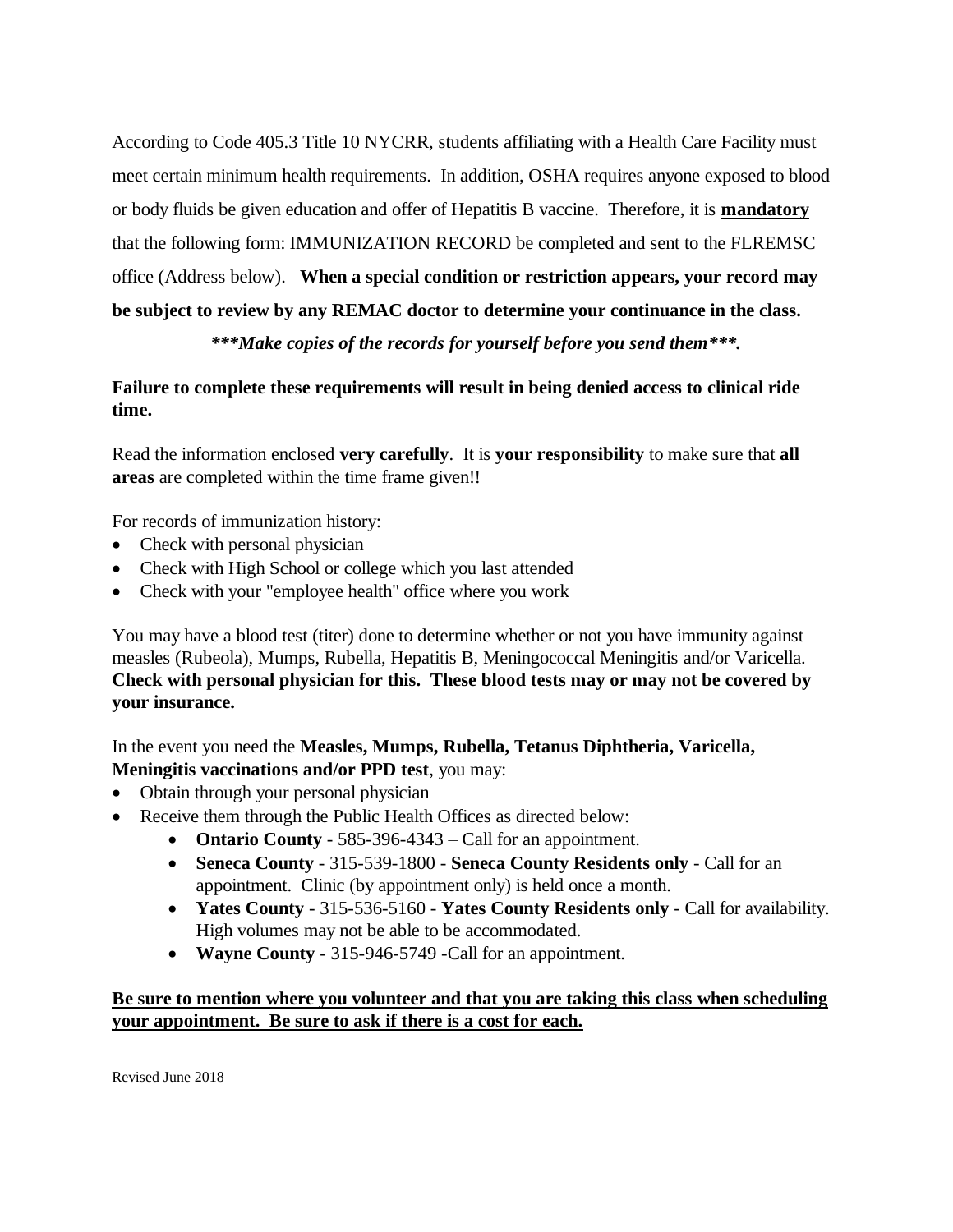In the event you wish to receive the Hepatitis B vaccine, you may:

- Obtain through your personal physician
- Contact your ambulance corps president and/or your county EMS Coordinator:
	- **Ontario County** Deb Trickey 585-396-4310
	- **Yates County** Chris Warriner 315-536-5160
	- **Seneca County** Jeff Case 315-539-1757
	- **Wayne County** Bill Liddle 315-946-5640

If you are interested in obtaining the Meningococcal Meningitis vaccine, please call a clinic for an appointment and to determine if the vaccine is available. There will be a charge for this vaccine, please ask the fees when you call. *Be sure to identify yourself as a FLCC Student when making the appointment.* 

| Clinic and Location                                                                       | Phone          |  |
|-------------------------------------------------------------------------------------------|----------------|--|
| <b>Clifton Springs Occupational Medicine Clinic</b><br>2 Coulter Rd., Clifton Springs, NY | 315-462-9561   |  |
| Monroe County Health Department<br>111 Westfall Rd., Rochester, NY                        | 585-274-6000   |  |
| Wayne County Health Department<br>1519 Nye Rd., Lyons, NY                                 | 1-800-724-1170 |  |

Physical examinations may also be arranged with Clifton Springs Occupational Medicine for a nominal fee. *Be sure to identify yourself as a FLCC Student when making the appointment*. For details, contact the FLCC Student Health Services at 585-785-1297.

#### **SEND ALL FORMS TO: Clinical Coordinator FINGER LAKES REGIONAL EMS COUNCIL INC. 63 Pulteney Street Geneva, NY 14456**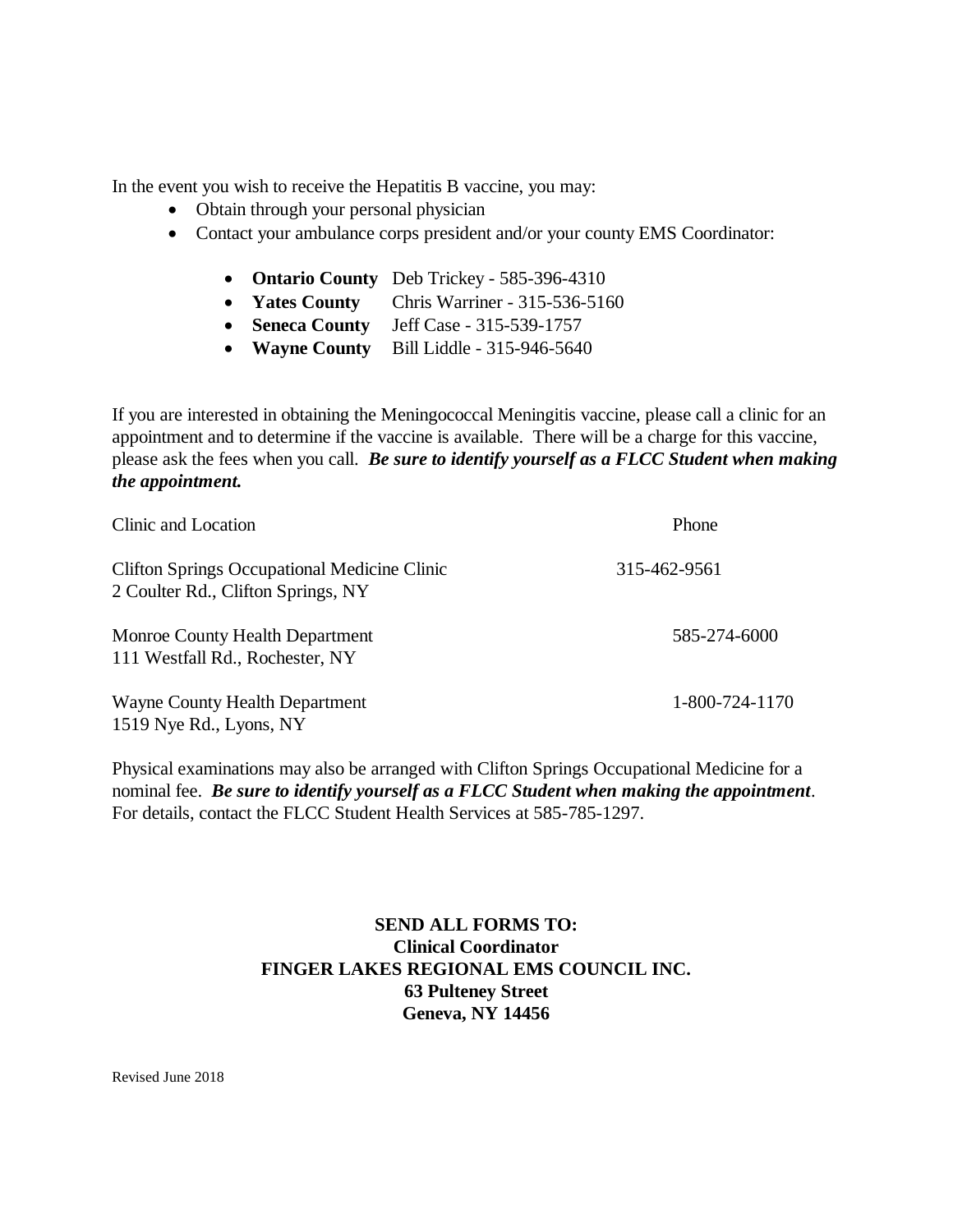**Or you may fax your forms to the Clinical Coordinator at 315-789-5638**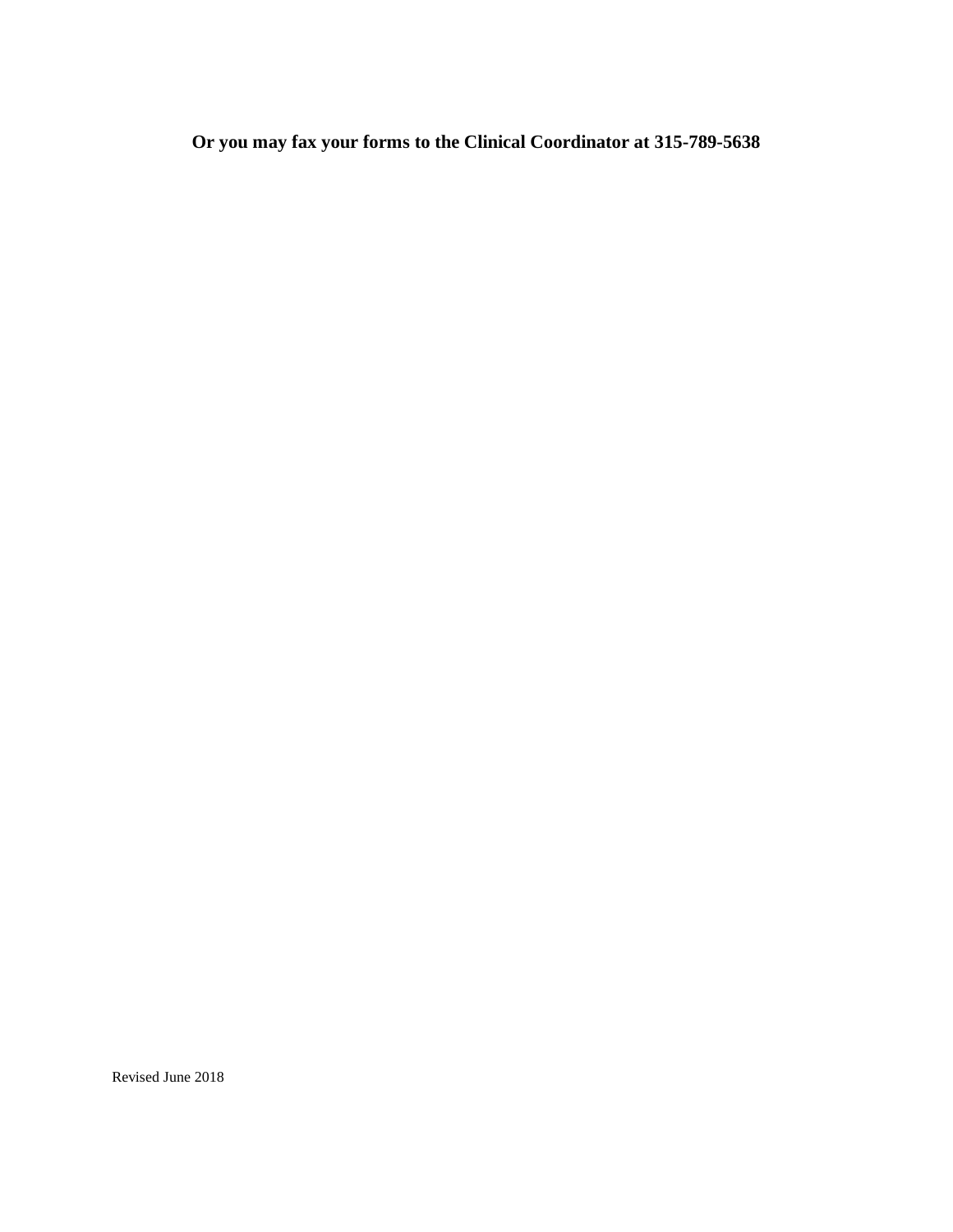### **COMMON QUESTIONS ABOUT HEALTH REQUIREMENTS:**

#### **1. WHO HAS TO MEET THESE HEALTH REQUIREMENTS?**

• Any and all students who are required to complete clinical observation time within a health care facility, including EMS agency ride time.

**\*\*ALL STUDENTS MUST HAVE PROOF OF IMMUNITY TO MEASLES, MUMPS AND RUBELLA REGARDLESS OF THEIR DATE OF BIRTH. STUDENTS BORN PRIOR TO 1957 STILL NEED PROOF OF IMMUNITY TO MUMPS AND RUBELLA. THE ONLY EXCEPTION IS RUBEOLA. THEREFORE, ALL STUDENTS NEED ONE OF THE FOLLOWING:**

- **1. DATE OF DIAGNOSED DISEASE**
- **2. PROOF OF TWO VACCINATIONS WITHIN YOUR LIFETIME**
- **OR 3. BLOOD TEST FOR PROOF OF IMMUNITY (TITER)**

#### **2. IF I AM REFRESHING MY EMT, DO I HAVE TO COMPLETE THE HEALTH REQUIREMENTS?**

• NO..Unless you will be expected to complete clinical observation time. **Check with your instructor.**

#### **3. CAN I REFUSE ANY OF THE HEALTH REQUIREMENTS?**

• You may refuse Meningitis and Hepatitis B vaccines. The only way any other vaccine requirement can be waived is if you have a **medical exemption**. This means that your physician must sign a statement, stating the reason that he/she does not want you to get the vaccine.

#### **4. WHY DO I HAVE TO DO THIS?**

• It is mandated by the **New York State Department of Health** that hospitals be able to prove that **any person** who comes in contact with patients meet these minimum health requirements. **This includes volunteers and students.**

#### **5. WHAT IF I DO NOT HAVE OR CAN NOT FIND DOCUMENTATION OF ANY "SHOTS" WHEN I WAS A CHILD?**

• You will have to complete the series of immunizations again **or ask your doctor to order lab tests** to determine immunity for Mumps, Rubeola, Rubella, Hepatitis B, Meningitis and/or Varicella.

#### **6. DOES MY BABY BOOK QUALIFY AS DOCUMENTATION?**

• NO.. Unless it was signed by your physician at the time of the immunization. You may use it, however, to verify the diagnosis with your current physician, if the doctor will accept it.

#### **7. WOULD MY SCHOOL RECORDS COUNT AS DOCUMENTATION?**

• Yes...Obtain a copy and send it with your forms. Please make sure that it is a clear, readable copy.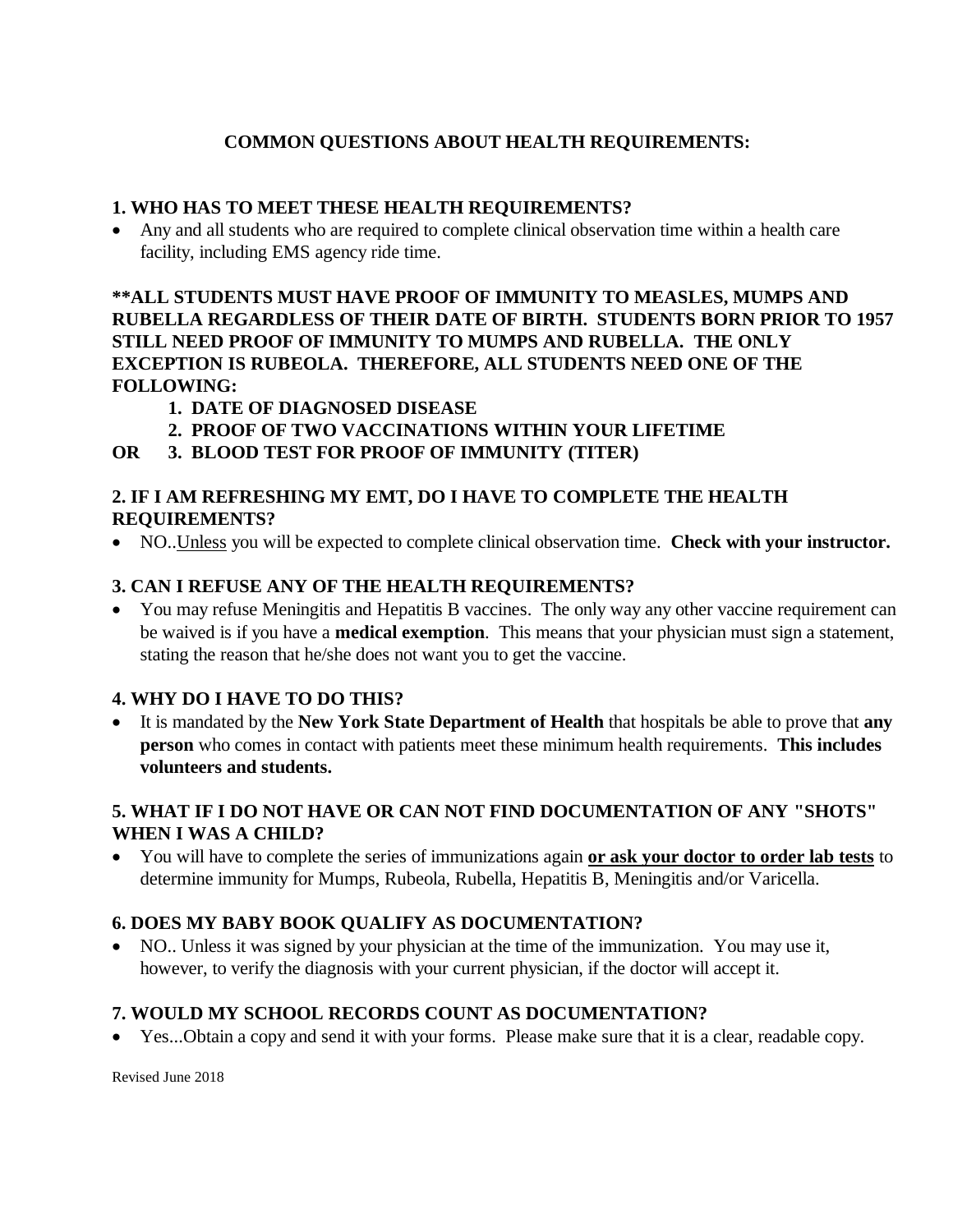#### **8.WHY DOESN'T A MEASLES VACCINE QUALIFY IF IT WAS GIVEN BEFORE 1968?**

• Prior to 1968, physicians had a choice of either giving a **"live"** vaccine or a synthetic vaccine. It was determined that the synthetic vaccines were not effective; therefore, unless there is **specific** information that states it was a **"live"** vaccine, they **are not** counted towards the required two vaccines.

#### **9. HOW MUCH TIME BETWEEN EACH MEASLES VACCINE MUST I WAIT, IF I HAVE TO RECEIVE TWO DOSES?**

• The **minimum** time between each dose is **30 days**.

#### **10. WHAT IS A PPD?**

• A PPD is a skin test to determine whether or not you have been exposed to tuberculosis. It is administered on the inside of your forearm and **MUST BE READ** between 48 and 72 hours after administration. The reading must be signed and dated by a health practitioner.*Note: If you need to receive both a PPD and an MMR, be sure that the PPD is placed prior to the MMR injection. If MMR is given immediately prior to placement of PPD, the reading is not reliable.*

#### **11. IF I HAVE A POSITIVE REACTION TO THE PPD, DOES IT MEAN I HAVE TUBERCULOSIS?**

• NO...It indicates that you might have been exposed to the disease. You will be required to have a chest X-ray.

### **12. DO I HAVE TO GET THE HEPATITIS B VACCINE IN ORDER TO GET INTO THE HOSPITAL OR COMPLETE AGENCY CLINICAL RIDE TIME?**

• NO...You need only to be educated (as with a film) and may elect to refuse the vaccine. You must sign and date the refusal on your immunization form after the scheduled bloodborne pathogen session.

### **13. IF I REFUSE THE VACCINE, AND CHANGE MY MIND LATER, CAN I STILL GET THE VACCINE?**

• Absolutely. The hospitals need only to know that, at the time of your clinical rotation, you know the risks of contracting hepatitis and are aware that there is a vaccine available. You may change your mind at any time and receive the vaccine.

Students **not** residing in a dormitory do not need to receive the Meningitis vaccine. Please sign and date the refusal form. Students residing in a dormitory should check with their personal physician regarding his/her recommendations.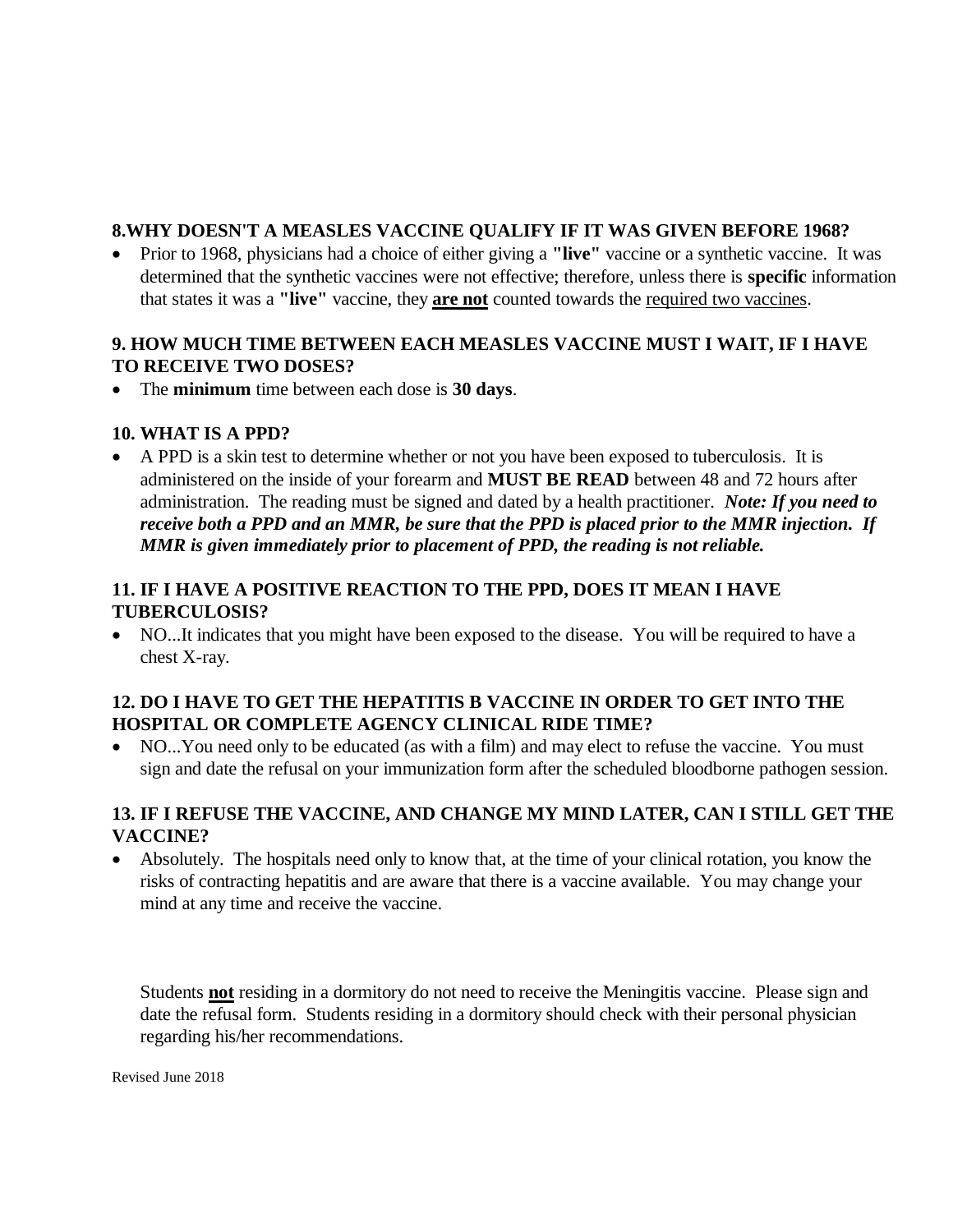## *ANY FURTHER QUESTIONS, CALL315-789-0108 or 800-357-3672 IMMEDIATELY*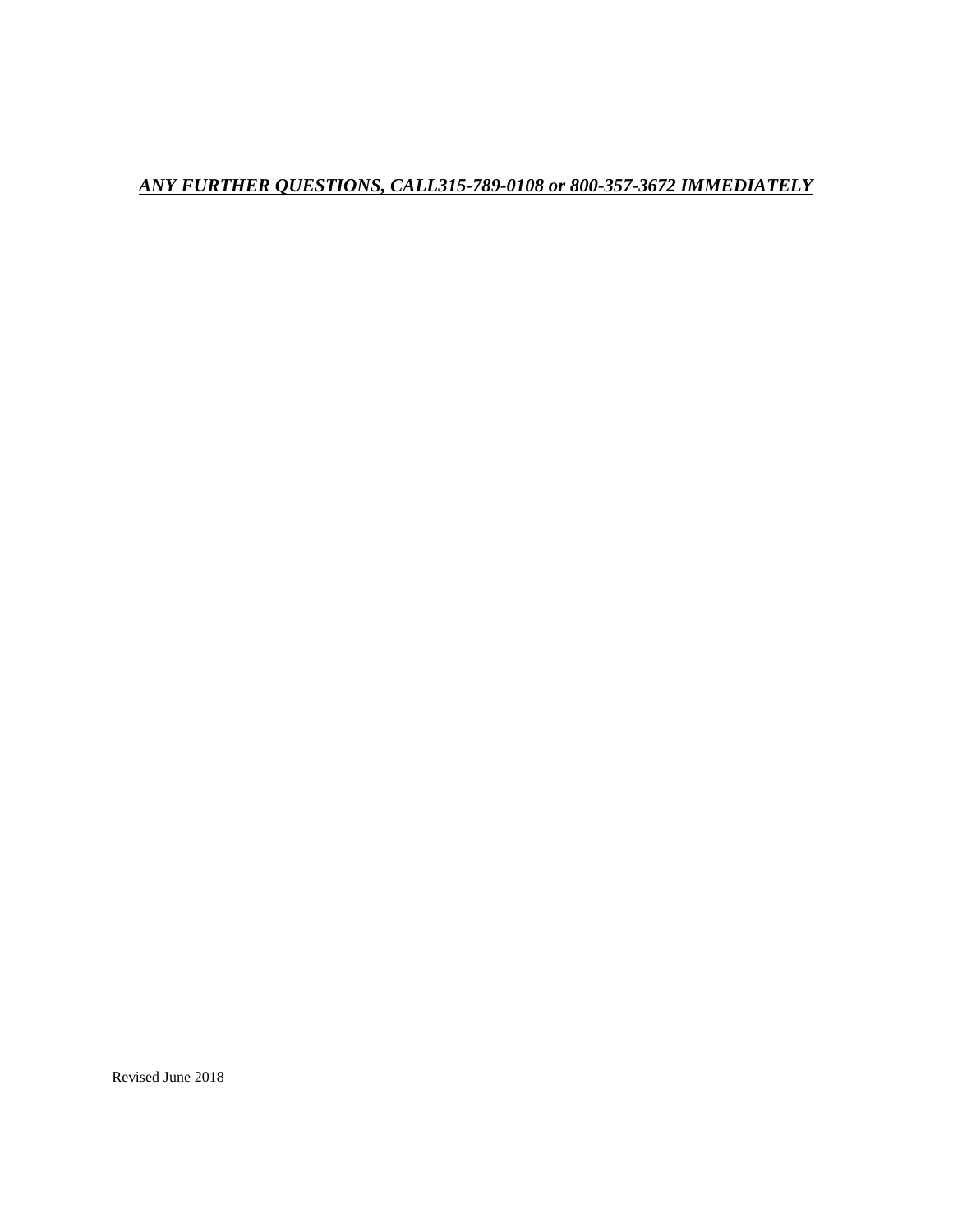| <b>IMMUNIZATION</b>       | <b>REQUIRED FOR</b>        | Requirements I on employments of intording emiting<br>NUMBER OF DOSES REQUIRED / TIME FRAME |  |  |
|---------------------------|----------------------------|---------------------------------------------------------------------------------------------|--|--|
| # OF DOSES                | WHOM?                      | <b>SPECIAL NOTES</b>                                                                        |  |  |
| <b>MEASLES (RUBEOLA)</b>  | Only those students who    | Two (2) doses required.<br>$\bullet$                                                        |  |  |
|                           | were born on or after      | Vaccines given before 1968 are not acceptable unless specified as "live<br>$\bullet$        |  |  |
|                           | January 1, 1957            | vaccine."                                                                                   |  |  |
|                           |                            | First dose on or after 12 months of age.<br>$\bullet$                                       |  |  |
|                           |                            | Second dose on or after 15 months of age.<br>$\bullet$                                      |  |  |
|                           |                            | Minimum of 30 days between the two doses<br>$\bullet$                                       |  |  |
|                           |                            | Verified physician-diagnosed disease is accepted as immunity.<br>$\bullet$                  |  |  |
|                           |                            | Blood work which shows immunity to disease is also acceptable.<br>$\bullet$                 |  |  |
| <b>MUMPS</b>              | All students               | If born before January 1, 1957, you still need proof of Mumps and Rubella<br>$\bullet$      |  |  |
|                           |                            | immunity or an MMR booster. Mumps vaccine is not available in any                           |  |  |
|                           |                            | other form.                                                                                 |  |  |
| <b>RUBELLA</b>            | All students               | One dose of live rubella vaccine on or after 12 months of age.<br>$\bullet$                 |  |  |
|                           |                            | Blood work which shows immunity to disease is also acceptable.<br>$\bullet$                 |  |  |
| <b>TETANUS DIPHTHERIA</b> | All students               | Booster must be within past ten years<br>$\bullet$                                          |  |  |
| <b>TUBERCULOSIS (PPD)</b> | All students               | Test within six months of start of class. All AEMT and Paramedic<br>$\bullet$               |  |  |
|                           |                            | students must have a yearly PPD in order to continue hospital clinical                      |  |  |
|                           |                            | rotations. You may need to receive another PPD at some point during the                     |  |  |
|                           |                            | class.                                                                                      |  |  |
|                           |                            | If positive, must have report of negative chest X-ray and statement by MD<br>$\bullet$      |  |  |
|                           |                            | indicating 'no disease.'                                                                    |  |  |
| <b>HEPATITIS B</b>        | All must be educated about | This is one of two vaccines that any student can refuse. However, it is<br>$\bullet$        |  |  |
|                           | blood borne pathogens &    | highly recommended that all personnel within the health care system take                    |  |  |
|                           | Hepatitis B                | this vaccine.                                                                               |  |  |
|                           |                            | Series consists of three injections:<br>$\bullet$                                           |  |  |
|                           |                            | 1st $(\text{day } 0)$                                                                       |  |  |
|                           |                            | $2nd$ (day 30)                                                                              |  |  |
|                           |                            | 3rd (day 180)                                                                               |  |  |
|                           |                            | Blood work which shows immunity to disease is also                                          |  |  |
|                           |                            | acceptable.                                                                                 |  |  |
| <b>VARICELLA</b>          | ALL students               | Two (2) doses required.<br>$\bullet$                                                        |  |  |
|                           |                            | Minimum of 30 days between the two doses.<br>$\bullet$                                      |  |  |
| (CHICKEN POX)             |                            | Verified physician-diagnosed disease is accepted as immunity.<br>$\bullet$                  |  |  |
|                           |                            | Blood work which shows immunity to disease is also acceptable.<br>$\bullet$                 |  |  |
| MENINGOCOCCAL             | All students               | This is one of two vaccines that any student can refuse. However, it is<br>$\bullet$        |  |  |
| <b>MENINGITIS</b>         |                            | Highly recommended. Must be within last 10 years.                                           |  |  |

#### **REQUIREMENTS FOR IMMUNIZATIONS/PHYSICAL EXAM**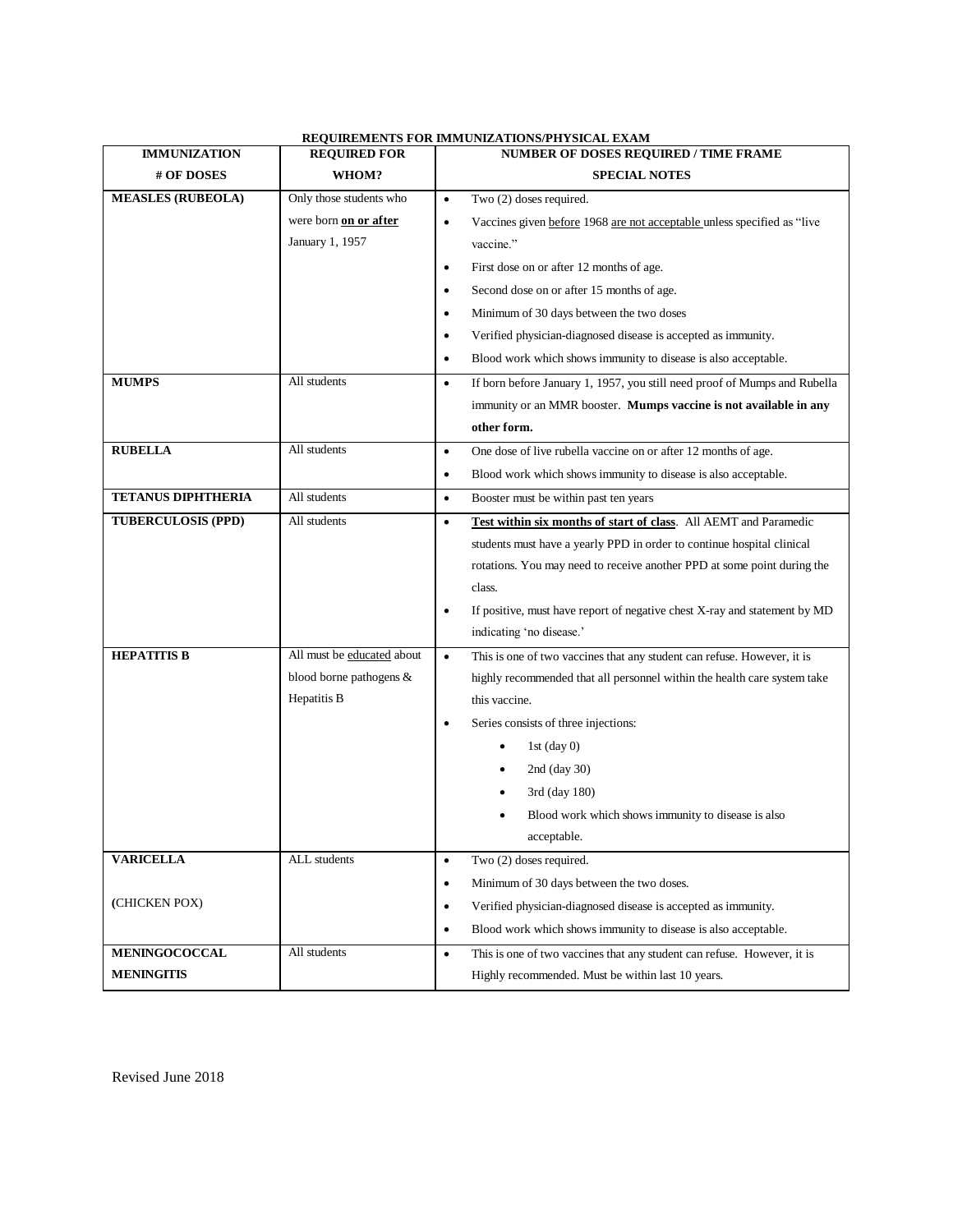Finger Lakes Regional EMS Council 90 Pulteney Street, Geneva, NY 14456 1-800-357-3672

#### **IMMUNIZATION RECORD**

NAME :(printed) DATE OF BIRTH:

COURSE NUMBER/INSTRUCTOR

| <b>IMMUNIZATION</b>                                 | <b>DATE</b> | <b>ADMINISTERED/VERIFIED BY:</b>                      |
|-----------------------------------------------------|-------------|-------------------------------------------------------|
| MMR (MEASLES/MUMPS/RUBELLA) IST DOSE                |             |                                                       |
| 2ND DOSE                                            |             |                                                       |
| <b>IST DOSE</b><br><b>RUBEOLA</b> (PLAIN MEASLES)   |             |                                                       |
| 2ND DOSE                                            |             |                                                       |
| <b>DIAGNOSED DISEASE</b>                            |             |                                                       |
| <b>RUBELLA</b> (GERMAN MEASLES)<br>1 DOSE           |             |                                                       |
| PPD (MANTOUX SKIN TEST)<br><b>PLANTED</b>           |             |                                                       |
| DATE/READING MM/INDURATION                          |             |                                                       |
| <b>HEPATITIS B)</b><br><b>IST DOSE (DAY 0)</b>      |             |                                                       |
| 2ND DOSE (DAY 30)                                   |             |                                                       |
| 3RD DOSE (DAY 180)                                  |             |                                                       |
| <b>HEPATITIS B REFUSAL</b>                          |             | <b>STUDENT SIGNATURE</b>                              |
|                                                     |             |                                                       |
| <b>TETANUS DIPHTHERIA</b>                           |             | If vaccine limited by CDC ruling, practitioner please |
|                                                     |             | sign and date here                                    |
|                                                     |             |                                                       |
| <b>VARICELLA (CHICKEN POX)</b> 1 <sup>ST</sup> DOSE |             |                                                       |
| $\overline{2^{ND}}$ DOSE                            |             | <b>NOT REQUIRED FOR BLS STUDENTS</b>                  |
| <b>OR</b> DIAGNOSED DISEASE                         |             |                                                       |
| <b>MENINGOCOCCAL MENINGITIS</b>                     |             | STUDENT SIGNATURE                                     |
| Date of Vaccination or student refusal signature    |             |                                                       |
| INFLUENZA(S)<br>As mandated for Health Care Workers |             | <b>NOT REQUIRED FOR BLS STUDENTS</b>                  |
| <sup>1</sup>                                        |             |                                                       |
|                                                     |             |                                                       |

 *OR* **LABORATORY TESTS** *MUST PROVIDE COPY OF LAB REPORT*

| <b>TEST</b>                                                                                            | <b>DATE</b> | <b>READING</b>                       |  |  |
|--------------------------------------------------------------------------------------------------------|-------------|--------------------------------------|--|--|
| <b>MUMPS</b>                                                                                           |             |                                      |  |  |
| <b>RUBELLA</b>                                                                                         |             |                                      |  |  |
| <b>RUBEOLA</b>                                                                                         |             |                                      |  |  |
| <b>HEPATITIS B</b>                                                                                     |             |                                      |  |  |
| <b>VARICELLA</b>                                                                                       |             | <b>NOT REQUIRED FOR BLS STUDENTS</b> |  |  |
| <b>MENINGOCOCCAL MENINGITIS</b>                                                                        |             |                                      |  |  |
| ALL IMMUNIZATIONS ADMINISTERED MUST BE SIGNED BY A HEALTH CARE PROVIDER. VERIFYING THE ADMINISTRATION. |             |                                      |  |  |